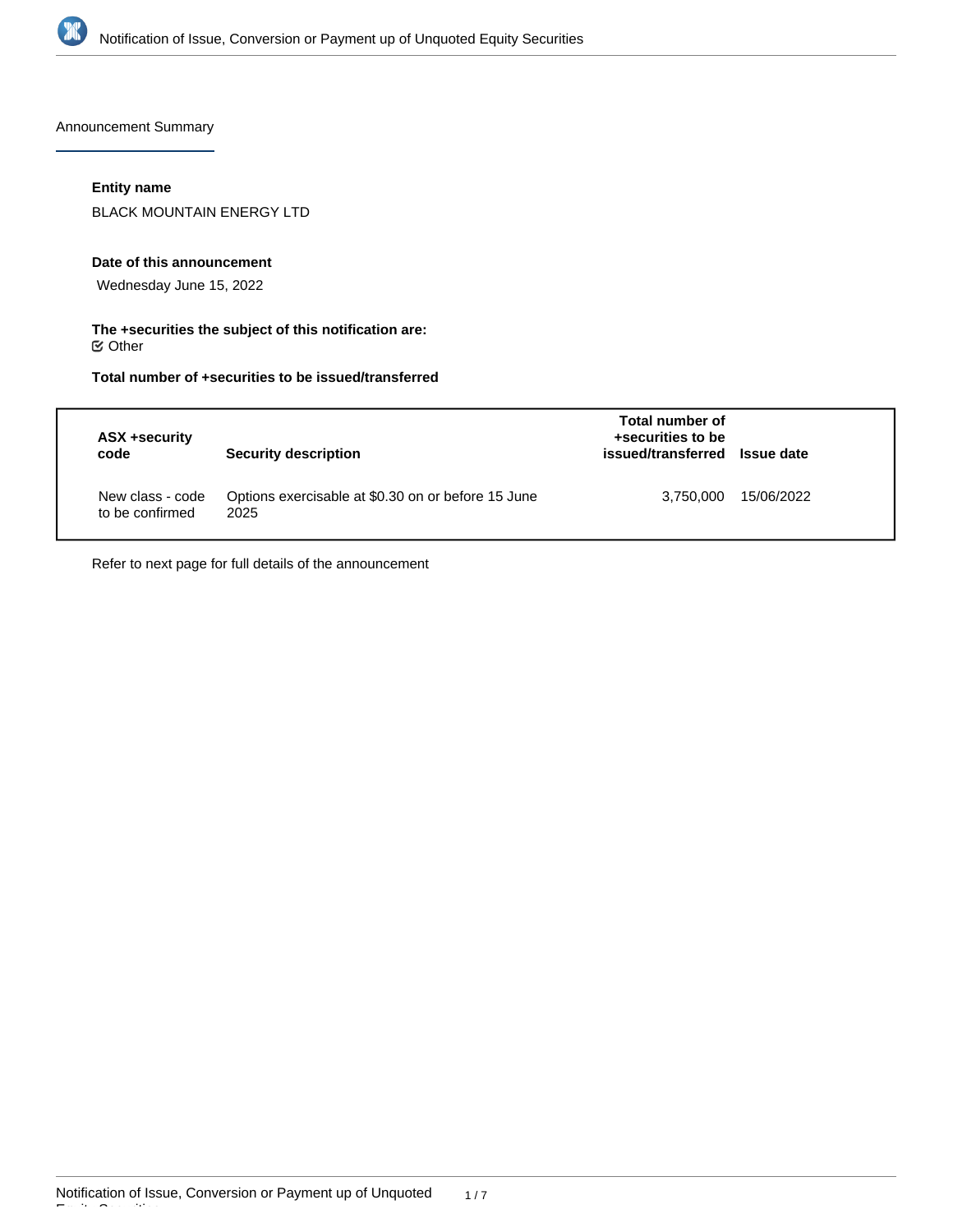

Part 1 - Entity and announcement details

# **1.1 Name of entity**

BLACK MOUNTAIN ENERGY LTD

We (the entity named above) give notice of the issue, conversion or payment up of the following unquoted +securities.

**1.2 Registered number type**

ACN

**Registration number**

652281868

**1.3 ASX issuer code** BME

# **1.4 The announcement is**

New announcement

# **1.5 Date of this announcement**

15/6/2022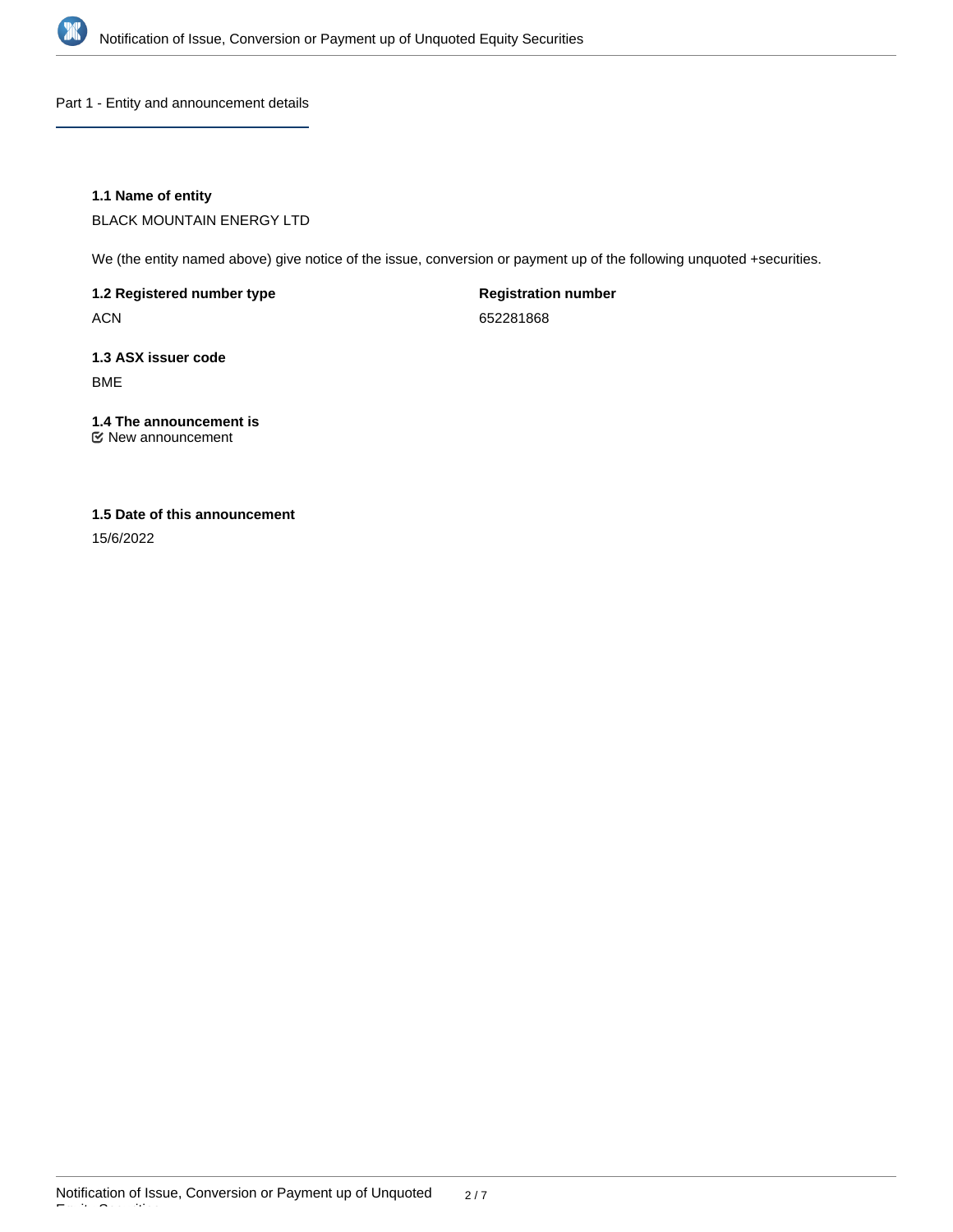

# Part 2 - Issue details

**2.1 The +securities the subject of this notification are:**

Other

# **Please specify**

Issue of unlisted options in relation to capital market advisory services

## **2.2a This notification is given in relation to an issue of +securities in a class which is not quoted on ASX and which:**

does not have an existing ASX security code ("new class")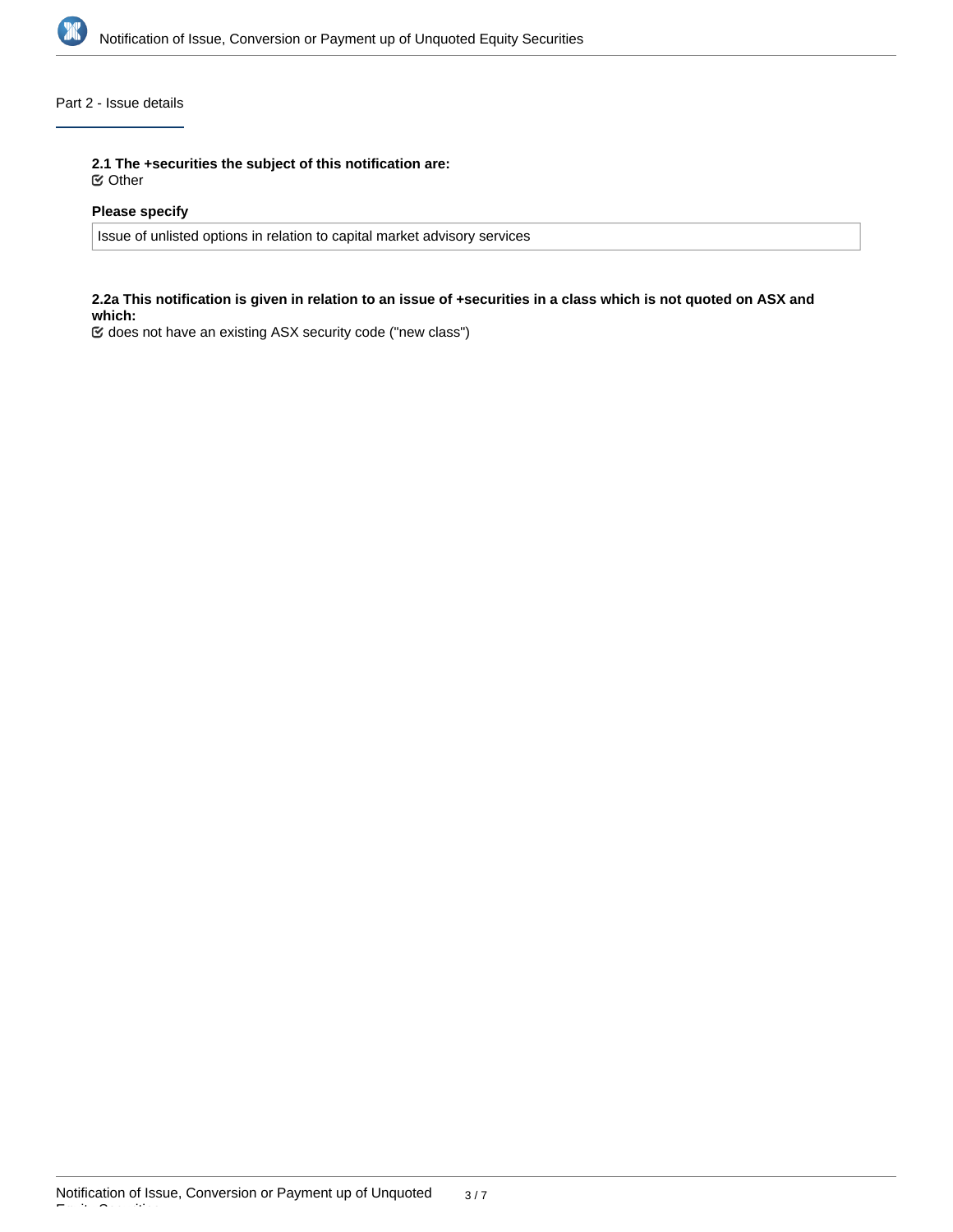

Part 3C - number and type of +securities the subject of this notification (new class) where issue has not previously been notified to ASX

#### in an Appendix 3B

#### **New +securities**

| ASX +security code                     |                                                                                                   | +Security description                                                                                            |
|----------------------------------------|---------------------------------------------------------------------------------------------------|------------------------------------------------------------------------------------------------------------------|
| New class - code to be confirmed       |                                                                                                   | Options exercisable at \$0.30 on or before 15 June 2025                                                          |
| +Security type                         | <b>ISIN code</b>                                                                                  |                                                                                                                  |
| Options                                |                                                                                                   |                                                                                                                  |
|                                        | Date the +securities the subject of this notification were issued                                 |                                                                                                                  |
| 15/6/2022                              |                                                                                                   |                                                                                                                  |
| $\mathfrak{C}$ Yes                     | Will all the +securities issued in this class rank equally in all respects from their issue date? |                                                                                                                  |
|                                        |                                                                                                   |                                                                                                                  |
|                                        |                                                                                                   |                                                                                                                  |
| listing rule 6.1?<br>$\mathfrak{C}$ No |                                                                                                   | Have you received confirmation from ASX that the terms of the +securities are appropriate and equitable under    |
| issued.                                |                                                                                                   | Please provide a URL link for a document lodged with ASX setting out the material terms of the +securities being |
|                                        |                                                                                                   |                                                                                                                  |
|                                        |                                                                                                   |                                                                                                                  |
| ons Details                            |                                                                                                   |                                                                                                                  |
| +Security currency                     | <b>Exercise price</b>                                                                             | <b>Expiry date</b>                                                                                               |

**Details of the existing class of +security that will be issued upon exercise or conversion of this new class of company option**

15/6/2025

AUD 0.30000000

**Other** 

Opti

Equity Securities

## **Description**

AUD - Australian Dollar

Converted into ordinary shares (BME)

# **Any other information the entity wishes to provide about the +securities the subject of this notification**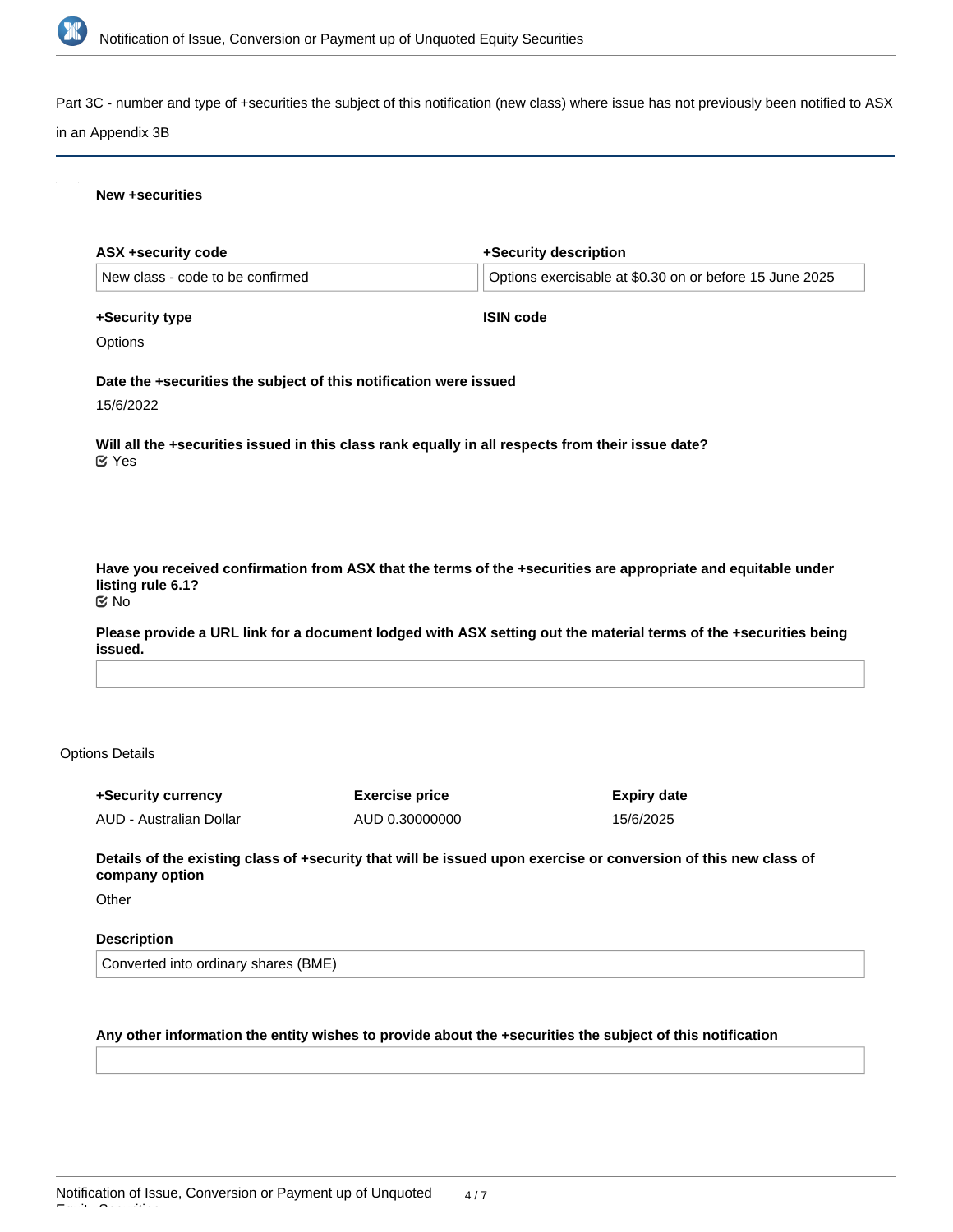

**Please provide any further information needed to understand the circumstances in which you are notifying the issue of these +securities to ASX, including why the issue of the +securities has not been previously announced to the market in an Appendix 3B**

Issue of unlisted options in relation to the provision of capital market advisory services.

#### Issue details

## **Number of +securities**

3,750,000

## **Were the +securities issued for a cash consideration?**

No

#### **Please describe the consideration being provided for the +securities**

Issue of unlisted options in relation to the provision of capital market advisory services.

#### **Purpose of the issue**

To pay for services rendered

## **Additional Details**

Issue of unlisted options in relation to the provision of capital market advisory services.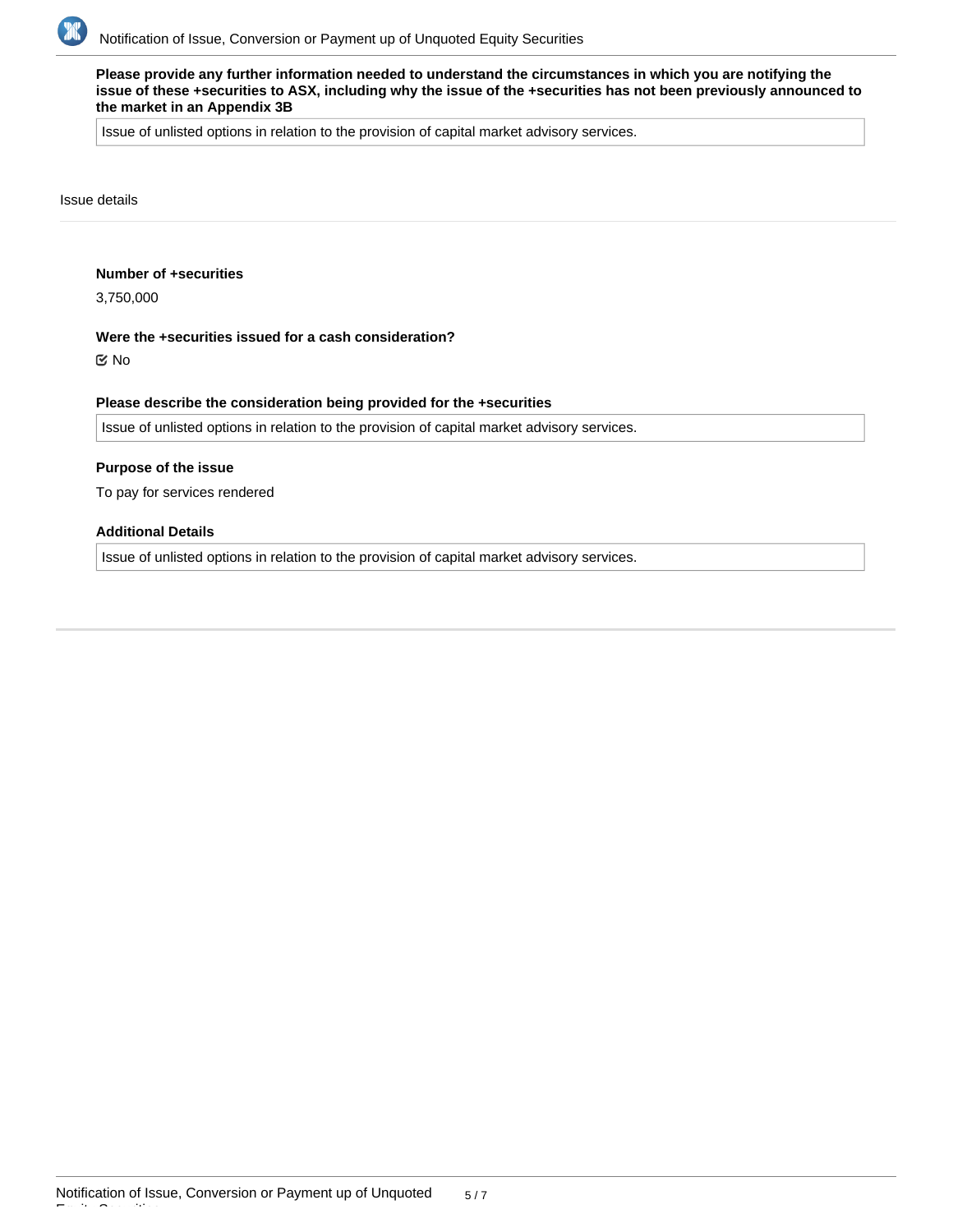

Part 4 - +Securities on issue

| Following the issue, conversion or payment up of the +securities the subject of this application, the +securities of<br>the entity will comprise:<br>(A discrepancy in these figures compared to your own may be due to a matter of timing if there is more than one<br>application for quotation/issuance currently with ASX for processing.) |                                         |  |  |  |  |
|------------------------------------------------------------------------------------------------------------------------------------------------------------------------------------------------------------------------------------------------------------------------------------------------------------------------------------------------|-----------------------------------------|--|--|--|--|
| 4.1 Quoted +Securities (Total number of each +class of +securities quoted)                                                                                                                                                                                                                                                                     |                                         |  |  |  |  |
| ASX +security code and description                                                                                                                                                                                                                                                                                                             | Total number of<br>+securities on issue |  |  |  |  |
| <b>BME: ORDINARY FULLY PAID</b>                                                                                                                                                                                                                                                                                                                | 55,000,001                              |  |  |  |  |
| 4.2 Unquoted +Securities (Total number of each +class of +securities issued but not quoted on ASX)                                                                                                                                                                                                                                             |                                         |  |  |  |  |
| ASX +security code and description                                                                                                                                                                                                                                                                                                             | Total number of<br>+securities on issue |  |  |  |  |
| BMEAA: ORDINARY FULLY PAID RESTRICTED                                                                                                                                                                                                                                                                                                          | 200,000,000                             |  |  |  |  |
| BMEAB: OPTION EXPIRING 23-DEC-2025 RESTRICTED                                                                                                                                                                                                                                                                                                  | 17,095,531                              |  |  |  |  |

| <b>BMEAC: PERFORMANCE RIGHTS RESTRICTED</b> | 2,457,000 |
|---------------------------------------------|-----------|
|                                             |           |

New class - code to be confirmed : Options exercisable at \$0.30 on or before 15 June 2025 3,750,000